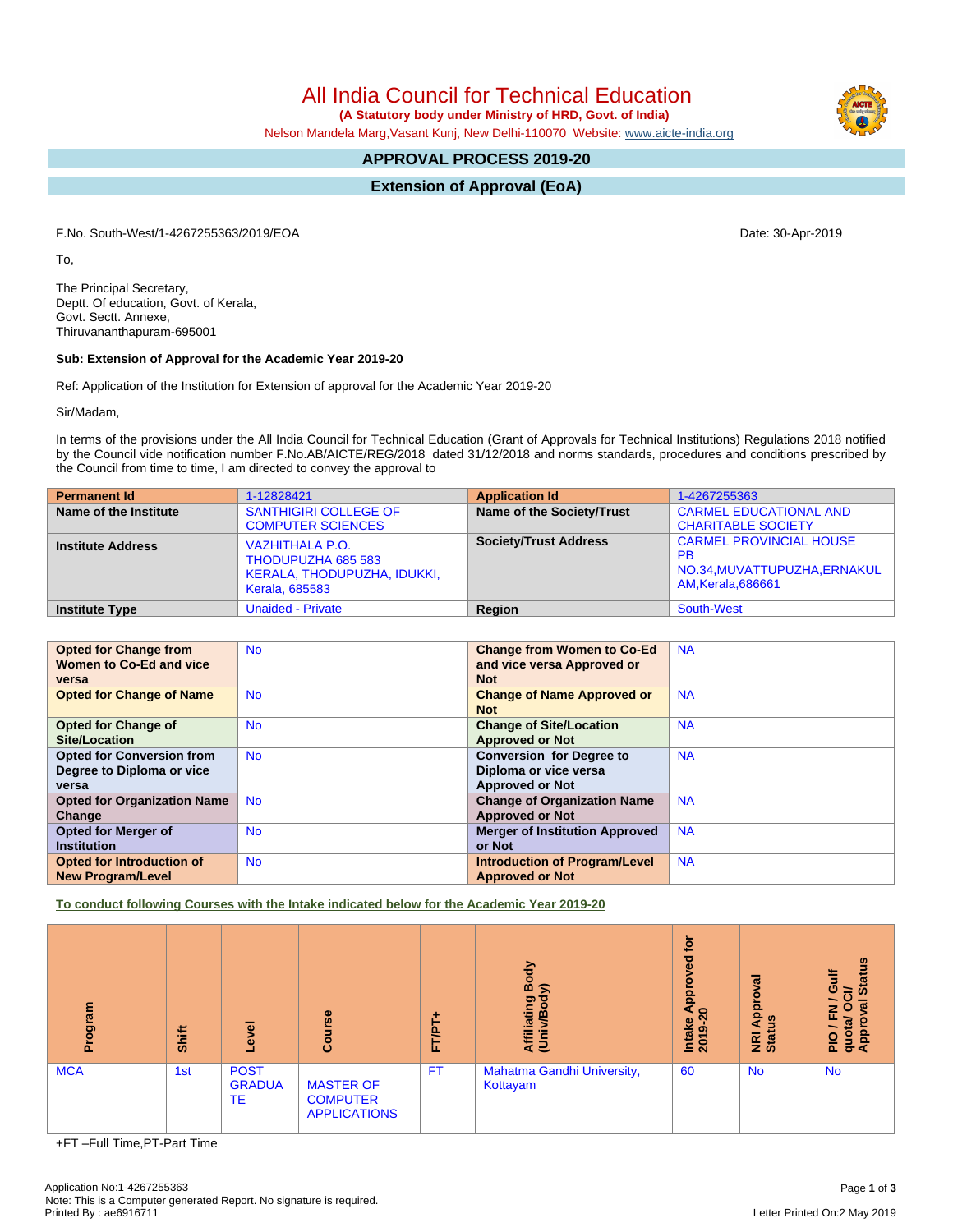#### # Punitive Action against the Institute

### **Course(s) Applied for Closure by the Institute for the Academic Year 2019-20**

| Program    | <b>Shift</b> | Level                          | <b>Course</b>                                               | $FT/PT+$ | <b>Affiliating Body (Univ/Body)</b>    | <b>Course Closure</b><br><b>Status</b> |
|------------|--------------|--------------------------------|-------------------------------------------------------------|----------|----------------------------------------|----------------------------------------|
| <b>MCA</b> | 1st          | <b>POST</b><br><b>GRADUATE</b> | <b>MASTERS IN</b><br><b>COMPUTER</b><br><b>APPLICATIONS</b> |          | Mahatma Gandhi<br>University, Kottayam | Pending <sup>\$</sup>                  |

+FT-Full Time,PT-Part Time

\$ Due to non-submission of NOC's from University / Board and / or State Government

In case of any differences in content in this Computer generated Extension of Approval Letter, the content/information as approved by the Executive Council / General Council as available on the record of AICTE shall be final and binding.

Strict compliance of Anti-Ragging Regulation: - Approval is subject to strict compliance of provisions made in AICTE Regulation notified vide F. No. 37- 3/Legal/AICTE/2009 dated July 1, 2009 for Prevention and Prohibition of Ragging in Technical Institutions. In case Institution fails to take adequate steps to Prevent Ragging or fails to act in accordance with AICTE Regulation or fails to punish perpetrators or incidents of Ragging, it will be liable to take any action as defined under clause 9(4) of the said Regulation.

### **It is mandatory to comply all the essential requirements as given in APH 2019-20(appendix 6)**

NOTE: If the State Government / UT / DTE / DME has a reservation policy for admission in Technical Education Institutes and the same is applicable to Private & Self-financing Technical Institutions, then the State Government / UT/ DTE / DME shall ensure that 10 % of Reservation for EWS would be operational from the Academic year 2019-20 without affecting the percentage reservations of SC/ST/OBC/General . However, this would not be applicable in the case of Minority Institutions referred to the clause (1) of Article 30 of **Constitution of India.**

> **Prof. A.P Mittal Member Secretary, AICTE**

Copy to:

- **1. The Director Of Technical Education\*\*, Kerala**
- **2. The Registrar\*\*,** Mahatma Gandhi University, Kottayam
- **3. The Principal / Director,** Santhigiri College Of Computer Sciences Vazhithala P.O. Thodupuzha 685 583 Kerala, Thodupuzha,Idukki, Kerala,685583
- **4. The Secretary / Chairman,**

Carmel Educational And Charitable Society Carmel Provincial House Pb No.34. Muvattupuzha,Ernakulam, Kerala,686661

### **5. The Regional Officer,**

All India Council for Technical Education Health Centre Building Bangalore University Campus Bangalore - 560 009, Karnataka

### **6. Guard File(AICTE)**